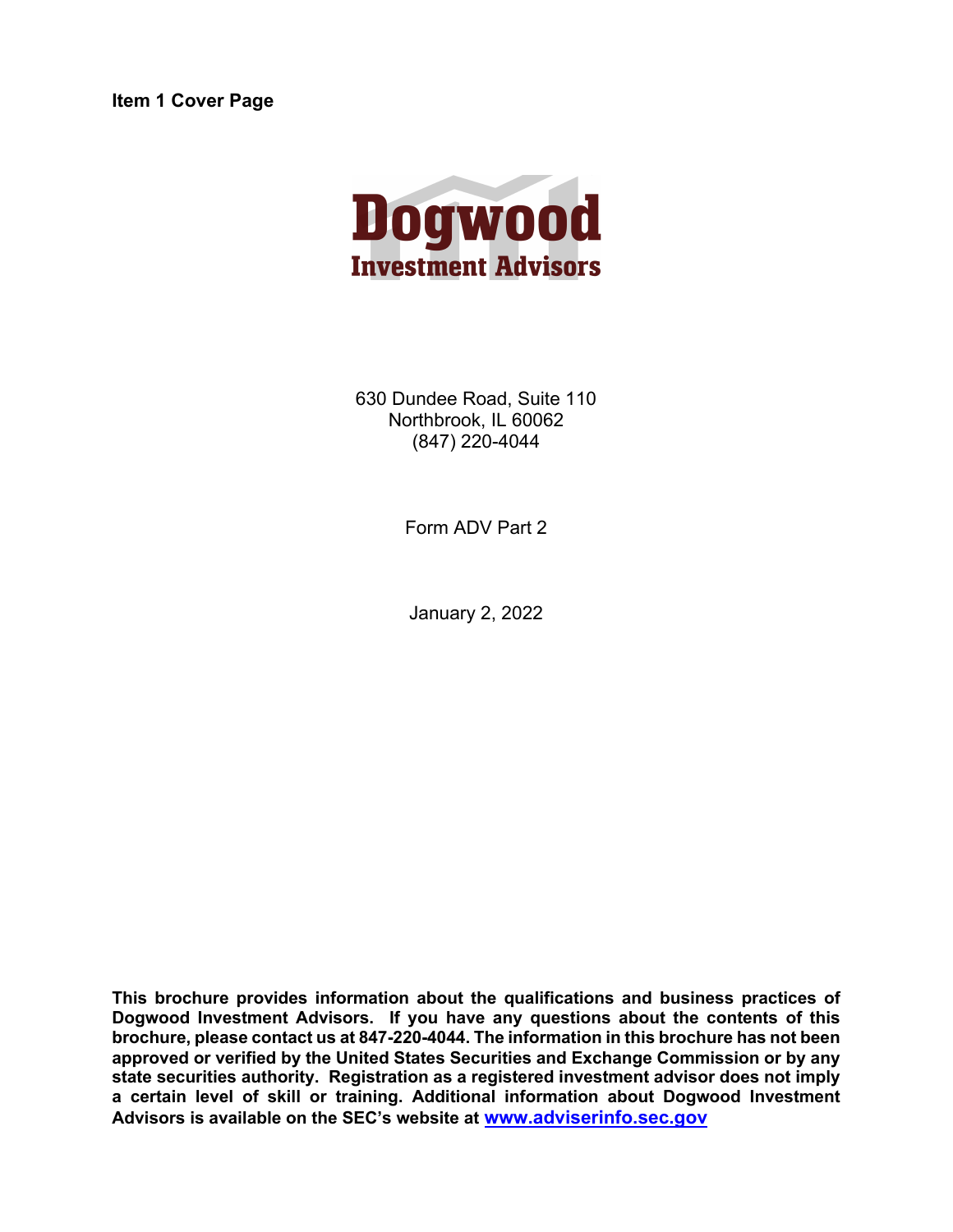# **Item 2 Material Changes**

No material changes

The material changes discussed above are only those changes that have been made to this brochure since the firm's last update of the brochure. The date of the last update of the brochure was January 2, 2021.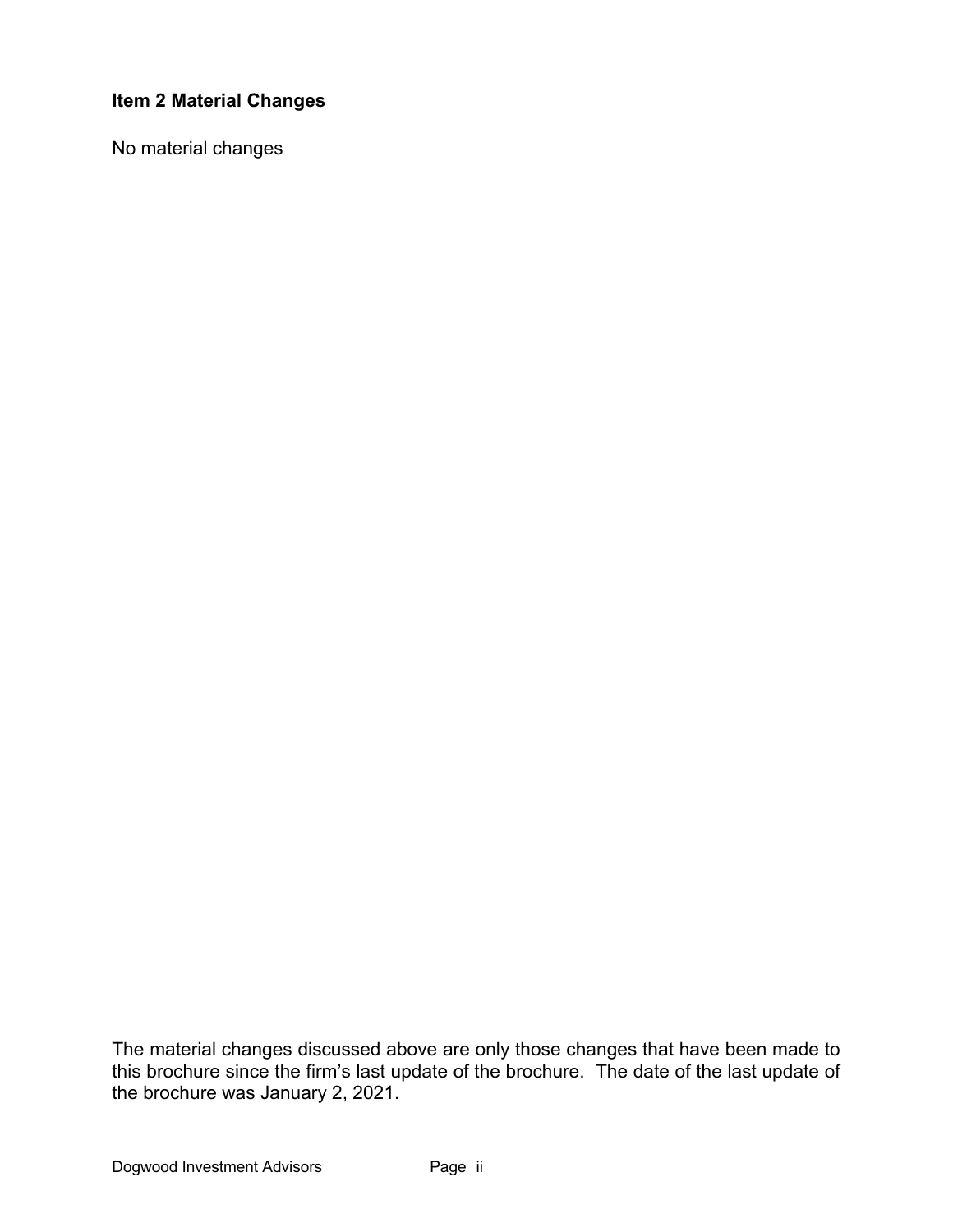# **Item 3 Table of Contents**

# **Brochure**

| Item 11 Code of Ethics, Participation or Interest in Client Transactions and Personal Trading  5 |  |
|--------------------------------------------------------------------------------------------------|--|
|                                                                                                  |  |
|                                                                                                  |  |
|                                                                                                  |  |
|                                                                                                  |  |
|                                                                                                  |  |
|                                                                                                  |  |
|                                                                                                  |  |
|                                                                                                  |  |

# Brochure Supplement - Mark C. Johnson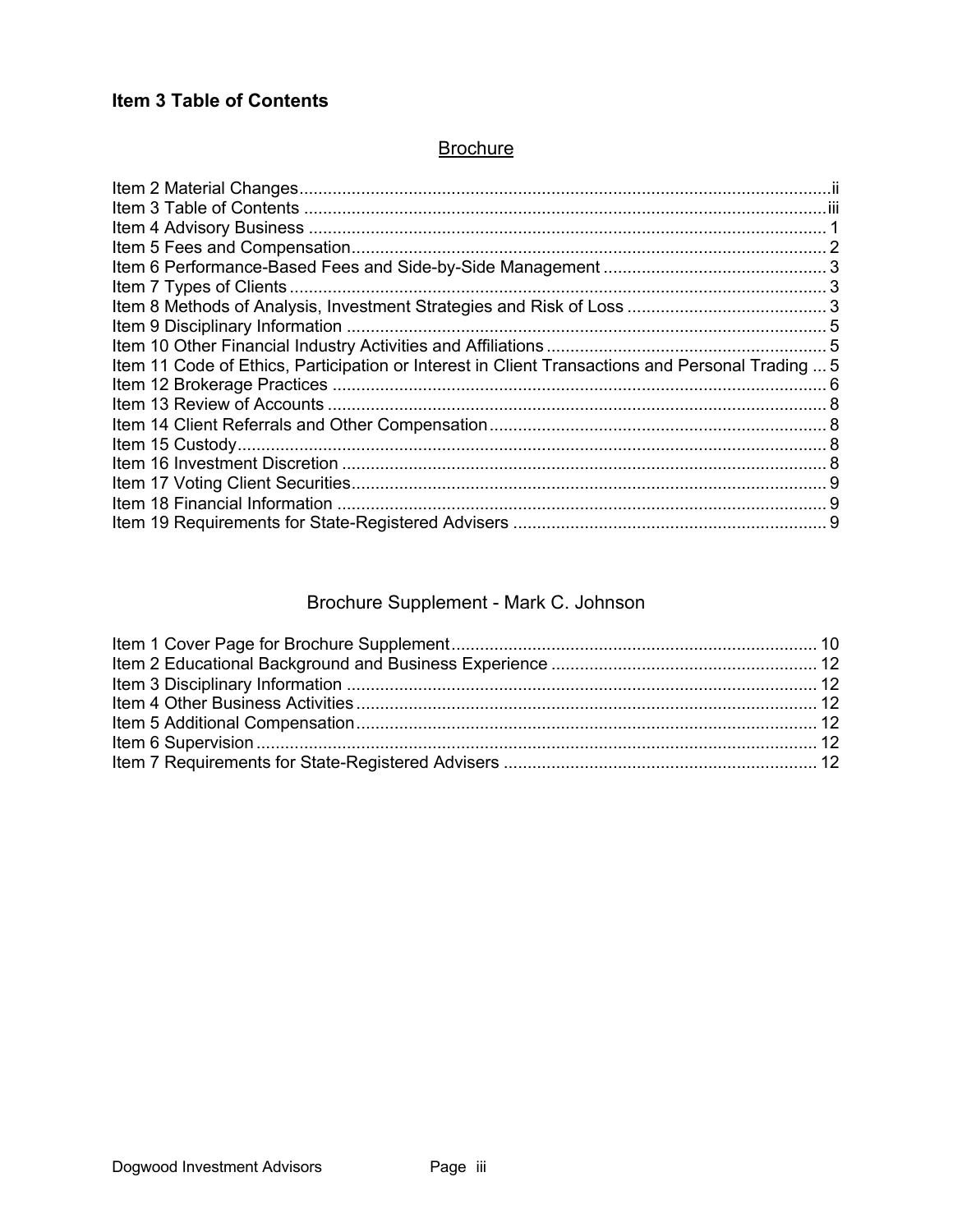# **Item 4 Advisory Business**

# **A. Description of Your Advisory Firm**

Dogwood Investment Advisors is a registered investment adviser firm registered with the Illinois securities regulators.

The principal owner of Dogwood Investment Advisors is Mark C. Johnson, Managing Partner.

# **B. Description of Advisory Services Offered**

# Investment Advisory Services

Dogwood Investment Advisors' ("Dogwood" or "Advisor") principal service is providing fee-based portfolio management services and financial planning services. The Advisor practices custom management of portfolios, on a discretionary basis, per the client's objectives. The Advisor's primary approach is to use a tactical allocation strategy aimed at reducing risk and increasing performance. The portfolio management services to be provided will be defined through meetings between the Advisor and client. Such meetings will consider the client's overall investment goals and will include consideration of a variety of factors which may include the investment objectives of the client, the investment time horizon, the client's risk tolerance, the financial condition of the client and any special needs of the client (e.g., cash flow needs). The Advisor and client will then agree on an investment strategy appropriate to the client based on these factors and the Advisor will construct and manage a portfolio of securities designed to the identified goals. The Advisor may use any of the following: exchange listed securities, over-the-counter securities, corporate debt securities, CDs, variable annuities, municipal securities, mutual funds, United States government securities, and options in securities to accomplish the investment objectives. The Advisor measures and selects mutual funds by using various criteria, such as the fund manager's tenure, and/or overall career performance. The Advisor may recommend, on occasion, redistributing investment allocations to diversify the portfolio in an effort to reduce risk and increase performance. The Advisor may recommend specific stocks to increase sector weighting and/or dividend potential. The Advisor may recommend employing cash positions as a possible hedge against market movement, which may adversely affect the portfolio. The Advisor may recommend selling positions for reasons that include, but are not limited to, harvesting capital gains or losses, business or sector risk exposure to a specific security or class of securities, overvaluation or overweighting of the position(s) in the portfolio, change in risk tolerance of client, or any risk deemed unacceptable for the client's risk tolerance.

# Financial Planning Services

For clients who do not require ongoing portfolio management services, Dogwood may provide Financial Planning Services. The Advisor's Financial Planning Services may include:

- Assisting clients in defining their investment goals and objectives, investment time horizon and risk tolerance
- Assisting clients in understanding various investment options and explain the differences across investment types, including the risks and rewards related to each
- Providing specific recommendations for adjustments to the client's current portfolio to help meet their objectives.
- Assisting clients with non-investment-related matters such as personal finance, risk management, employee benefits planning, income tax planning, retirement planning and estate planning.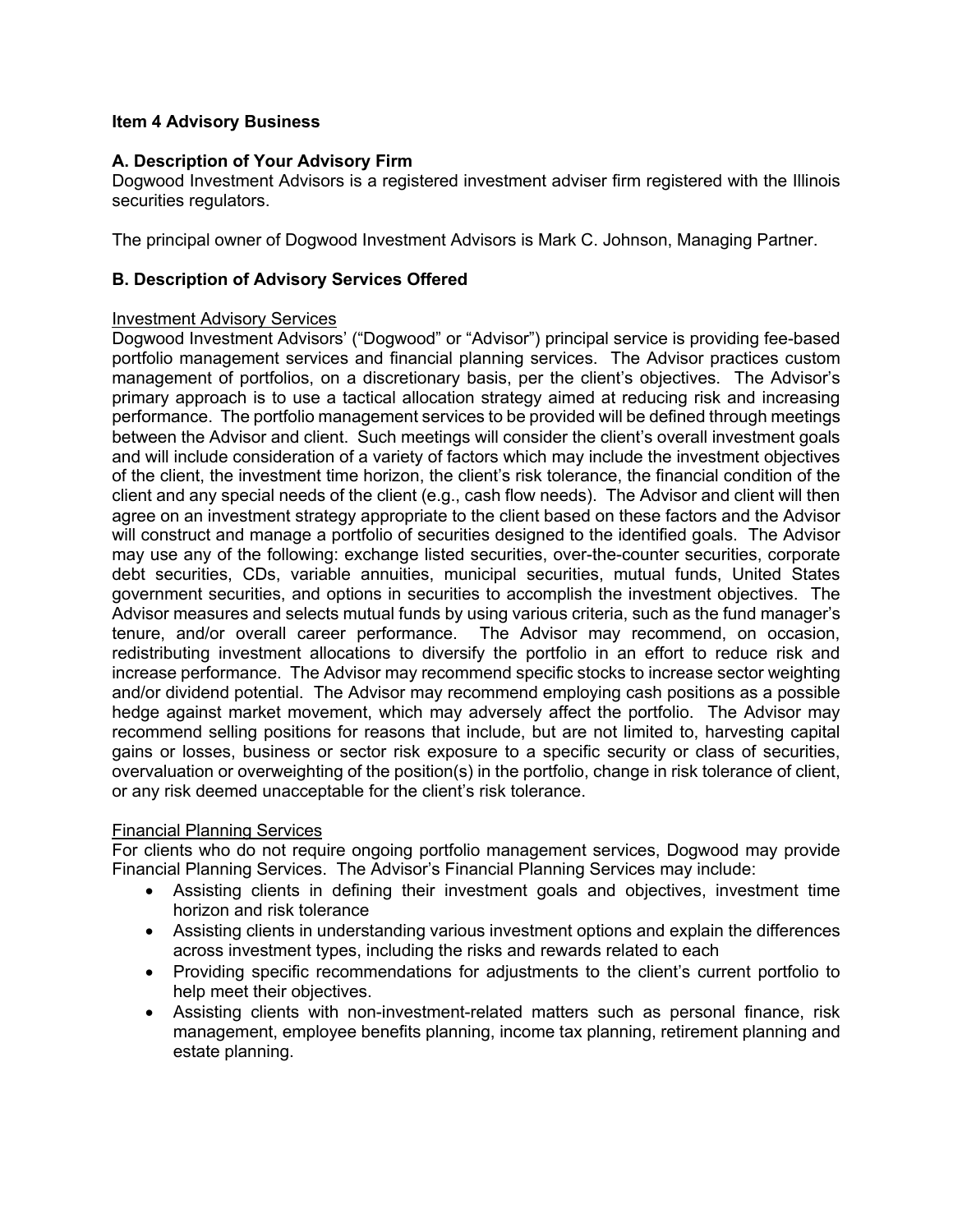As detailed in Item 5 below, financial planning services will be charged on an hourly fee basis, and the number of hours that will be required for the financial planning will depend on the types of services needed by the client and the complexity of the client's circumstances (e.g., client owns their own businesses, utilizes trusts and other complex estate planning tools, has significant illiquid assets, etc.).

# **C. Client Tailored Services and Client Imposed Restrictions**

Dogwood will tailor its advisory services to its client's individual needs based on meetings and conversations with the client. If a client wishes to impose certain restrictions on investing in certain securities or types of securities, the Advisor will address those restrictions with the client to have a clear understanding of the client's requirements.

# **D. Wrap Fee Programs**

Dogwood does not provide portfolio management services to wrap fee programs.

# **E. Assets Under Management**

As of December 31, 2021, Dogwood Investment Advisors had \$18,747,000 client assets under management.

# **Item 5 Fees and Compensation**

# **A. & B. Method of Compensation and Fee Schedule & Client Payment of Fees**

### Asset Management Fees

Pursuant to an investment advisory agreement signed by each client, the client will pay Dogwood an annual management fee, payable quarterly in arrears, based on the value of portfolio assets of the account on the last business day of the preceding quarter. New account fees will be prorated from the inception of the account to the end of the first month.

| <b>Assets</b>             | <b>Annual Fee</b> |
|---------------------------|-------------------|
| First \$1 million         | $1.00\%$          |
| \$1 million - \$2 million | 0.75%             |
| over \$2 million          | $0.50\%$          |

These fees may be negotiated at the sole discretion of the Advisor.

Our qualified custodian will automatically deduct asset management fees from the client account on a quarterly basis. The client will give written authorization permitting the Advisor to be paid directly from their account held by the custodian. The custodian will send a quarterly statement to the client and the Advisor will send a quarterly invoice (where required) to the client outlining the fee calculation and the amount withdrawn from the client account.

### Hourly Fees

Some clients may choose to engage Dogwood on an hourly basis rather than based on a % of assets under management. For example, "one-time" investment advisory services or in-depth financial planning services will be provided based on an hourly fee rather than based on assets under management.

The Advisor's hourly fee will be billed at a rate of \$250 per hour for either investment advisory services or financial planning. Hourly fee-based clients are billed monthly upon completion of work performed.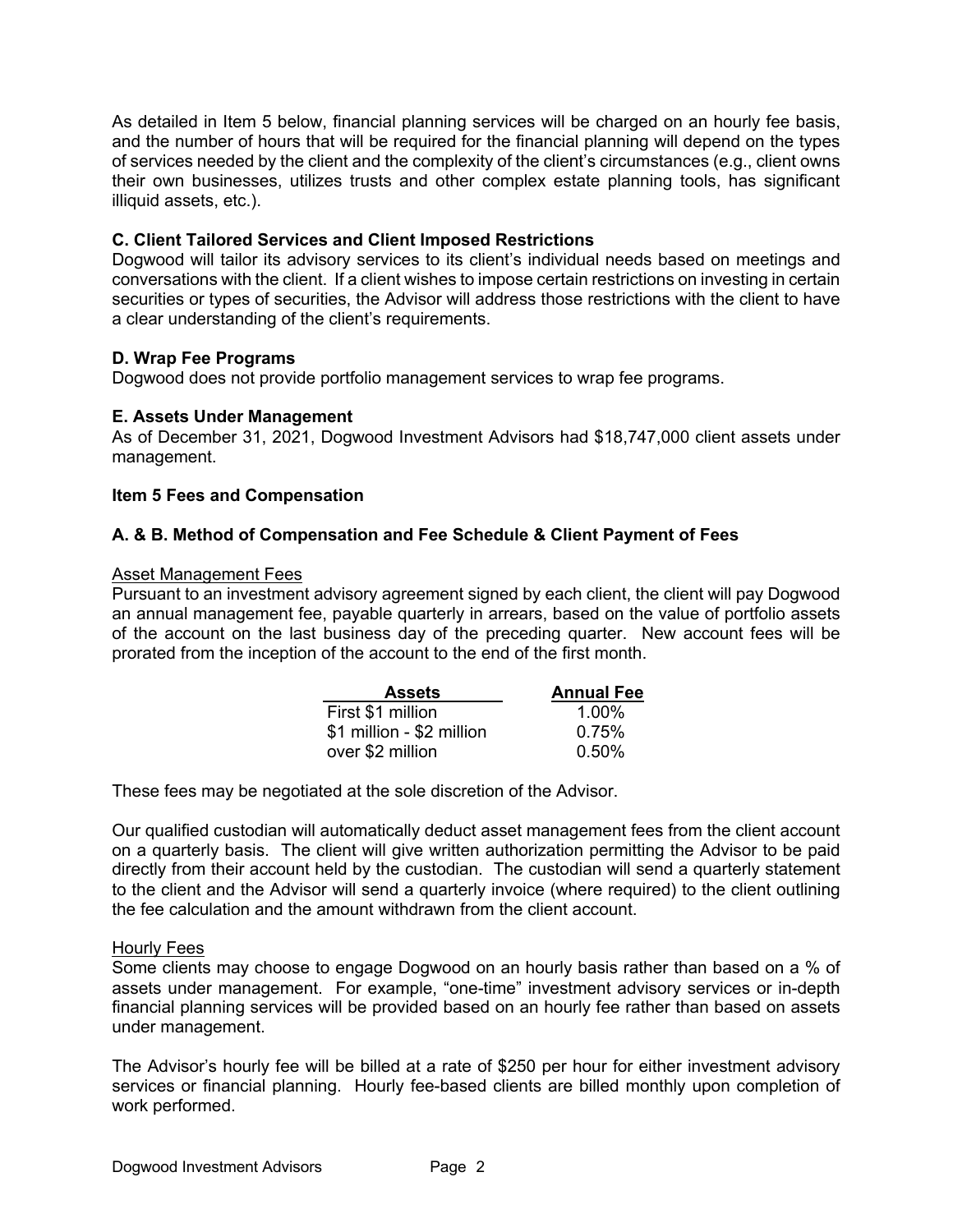# Right of Termination Without Penalty

If the Brochure and Brochure Supplement (Form ADV Parts 2A and 2B) are not delivered to the client at least 48 hours prior to the client entering into any written advisory contract with the Advisor, the client has the right to terminate the contract without penalty within five business days after entering into the contract.

# **C. Additional Client Fees Charged**

All fees paid to Dogwood for investment advisory services are separate and distinct from the expenses charged by mutual funds to their shareholders and the product sponsor in the case of variable insurance products. These fees and expenses are described in each fund's or variable product's prospectus. These fees will generally include a management fee and other fund expenses.

At no time will Dogwood accept or maintain custody of a client's funds or securities except for authorized fee deduction. Clients are responsible for all custodial and securities execution fees charged by the custodian and executing broker-dealer. The Advisor's fee is separate and distinct from the custodian and execution fees.

# **D. Prepayment of Client Fees**

Dogwood's fees are paid in arrears.

# **E. External Compensation for the Sale of Securities to Clients**

Neither Dogwood nor its supervised persons accepts compensation for the sale of securities or other investment products, including asset-based sales charges or service fees from the sale of mutual funds.

### **Item 6 Performance-Based Fees and Side-by-Side Management**

Dogwood does not charge performance-based fees.

### **Item 7 Types of Clients**

The Advisor will offer its services to individuals, high net worth individuals, trusts, estates, charitable organizations, corporations and other business entities.

The Advisor's cumulative, minimum account requirement for opening and maintaining an account is \$500,000. However, the Advisor may, at its sole discretion, accept accounts of lower value.

### **Item 8 Methods of Analysis, Investment Strategies and Risk of Loss**

### **A. Methods of Analysis and Investment Strategies**

The Advisor may utilize fundamental, cyclical and / or technical analysis techniques in formulating investment advice or managing assets for clients.

Fundamental analysis of businesses involves analyzing its financial statements and health, its management and competitive advantages and its competitors and markets. Fundamental analysis is performed on historical and present data but with the goal of making financial forecasts. There are several possible objectives; to conduct a company stock valuation and predict its probable price evolution; to make a projection on its business performance; to evaluate its management and make internal business decisions and to calculate its credit risk.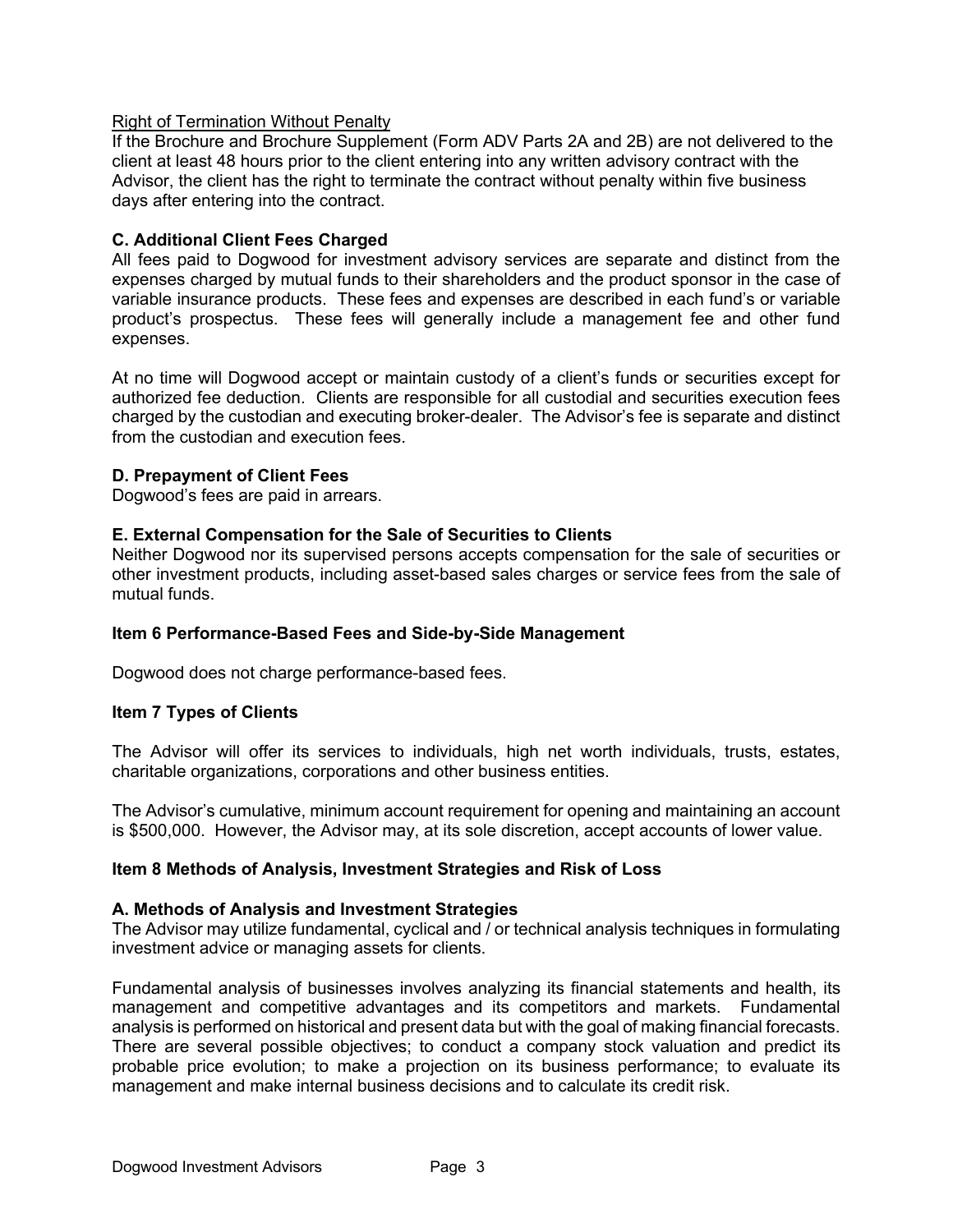Cyclical analysis of economic cycles is used to determine how these cycles affect the returns of an investment, an asset class or an individual company's profits. Cyclical risks exist because the broad economy has been shown to move in cycles, from periods of peak performance followed by a downturn, then a trough of low activity. Between the peak and trough of a business or other economic cycle, investments may fall in value to reflect the uncertainty surrounding future returns as compared with the recent past.

Technical analysis is a method of evaluating securities by relying on the assumption that market data, such as charts of price, volume and open interest can help predict future (usually shortterm) market trends. Technical analysis assumes that market psychology influences trading in a way that enables predicting when a stock will rise or fall.

The investment strategies the Advisor will implement may include long-term purchases of securities held for at least one year, short-term purchases for securities sold within a year, margin transactions and option writing, including covered options, uncovered options or spreading strategies.

# **B. Investment Strategy and Method of Analysis Material Risks**

The methods of analysis and investment strategies followed by the Advisor are utilized across all of the Advisors clients, as applicable. One method of analysis or investment strategy is not more significant than the other as the Advisor is considering the client's portfolio, risk tolerance, time horizon and individual goals. However, the client should be aware that with any trading that occurs in the client account, the client would incur transaction and administrative costs.

Investing includes the risk that the value of an investment can be negatively affected by factors specifically related to the investment (e.g., capability of management, competition, new inventions by other companies, lawsuits against the company, labor issues, patent expiration, etc.), or to factors related to investing and the markets in general (e.g., the economy, wars, civil unrest or terrorism around the world, concern about oil prices or unemployment, etc.). Clients need to be aware that investing in securities involves risk of loss of some or all of their investment that clients need to be prepared to bear.

Risks of fundamental analysis may include risks that market actions, natural disasters, government actions, world political events or other events not directly related to the price or valuation of a specific company's fundamental analysis can adversely impact the stock price of a company causing a portfolio containing that security to lose value. Risks may also include that the historical data and projections on which the fundamental analysis is performed may not continue to be relevant to the operations of a company going forward, or that management changes or the business direction of management of the company may not permit the company to continue to produce metrics that are consistent with the prior company data utilized in the fundamental analysis, which may negatively affect the Advisor's estimate of the valuation of the company.

In cyclical analysis, economic or business cycles may not be predictable and may have many fluctuations between long-term expansions and contractions. Also, the lengths of the economic cycles may be difficult to predict with accuracy. Therefore, the risk of cyclical analysis is the difficulty in predicting economic trends and consequently the changing value of securities that would be affected by these changing trends.

The primary risks in technical analysis are that the factors used to analyze the price, trends and volatility of a security may not be replicated, or the outcomes of such analysis will not be the same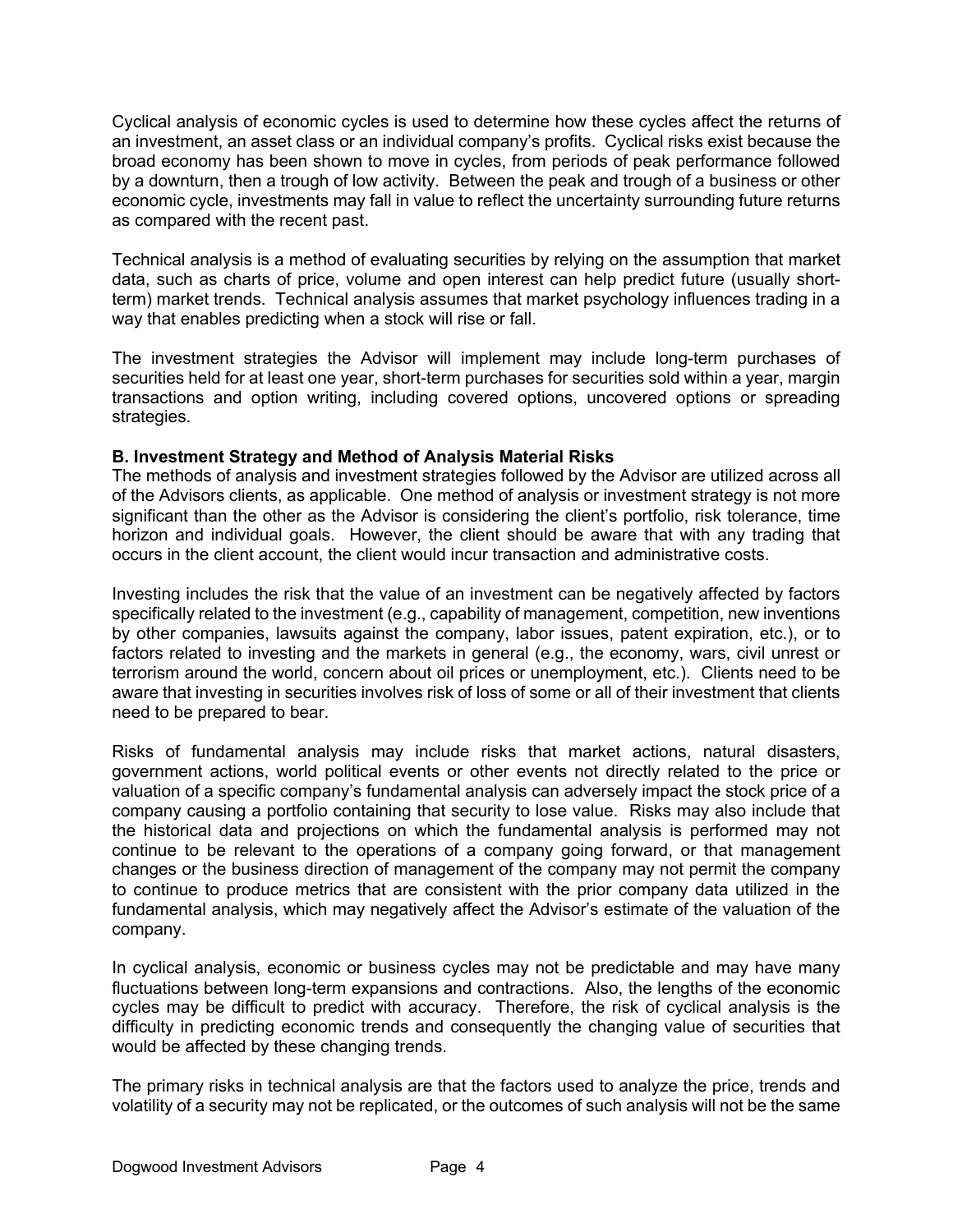as in past periods where similar combinations existed. Because of the reliance on trends, technical analysis can signal buying at market peaks and selling at market troughs.

## **C. Security Specific Material Risks**

The Advisor does not primarily recommend a particular type of security. However, clients are advised that many unexpected broad environmental factors can negatively impact the value of portfolio securities causing the loss of some or all of the investment, including changes in interest rates, political events, natural disasters, and acts of war or terrorism. Further, factors relevant to specific securities may have negative effects on their value, such as competition or government regulation. Also, the factors for which the company was selected for inclusion in a client portfolio may change, for example, due to changes in management, new product introductions, or lawsuits.

### **Item 9 Disciplinary Information**

# **A., B. & C Criminal or Civil Actions, Administrative Enforcement Proceedings, Self Regulatory Organization Enforcement Proceedings**

Neither Dogwood nor its management persons have had any legal or disciplinary events, currently or in the past.

### **Item 10 Other Financial Industry Activities and Affiliations**

### **A. Broker-Dealer or Representative Registration**

Neither Dogwood nor any of its management persons are registered, or have an application pending to register, as a broker-dealer or a registered representative of a broker-dealer.

### **B. Futures or Commodity Registration**

Neither Dogwood nor any of its management persons are registered or have an application pending to register, as a futures commission merchant, commodity pool operator, a commoditytrading advisor, or an associated person of the foregoing entities.

### **C. Material Relationships Maintained by this Advisory Business and Conflicts of Interest**

Dogwood does not currently have any relationships or arrangements that are material to its advisory business or clients with either a broker-dealer, municipal securities dealer, or government securities dealer or broker, investment company or other pooled investment vehicle (including a mutual fund, closed-end investment company, unit investment trust, private investment company or "hedge fund" and offshore fund), other investment advisor or financial planner, futures commission merchant, commodity pool operator, or commodity trading advisor, banking or thrift institution, accountant or accounting firm, lawyer or law firm, insurance company or agency, pension consultant, real estate broker or dealer or sponsor of syndicator of limited partnerships.

# **D. Recommendation or Selection of Other Investment Advisers and Conflicts of Interest**

Dogwood does not recommend or select other investment advisers for clients.

### **Item 11 Code of Ethics, Participation or Interest in Client Transactions and Personal Trading**

### **A. Code of Etics Description**

Dogwood is a state registered investment advisor registered with the Illinois securities regulators and has adopted as an industry best practice a Code of Ethics that sets forth the basic policies of ethical conduct for all managers, officers, and employees of the adviser. In addition, the Code of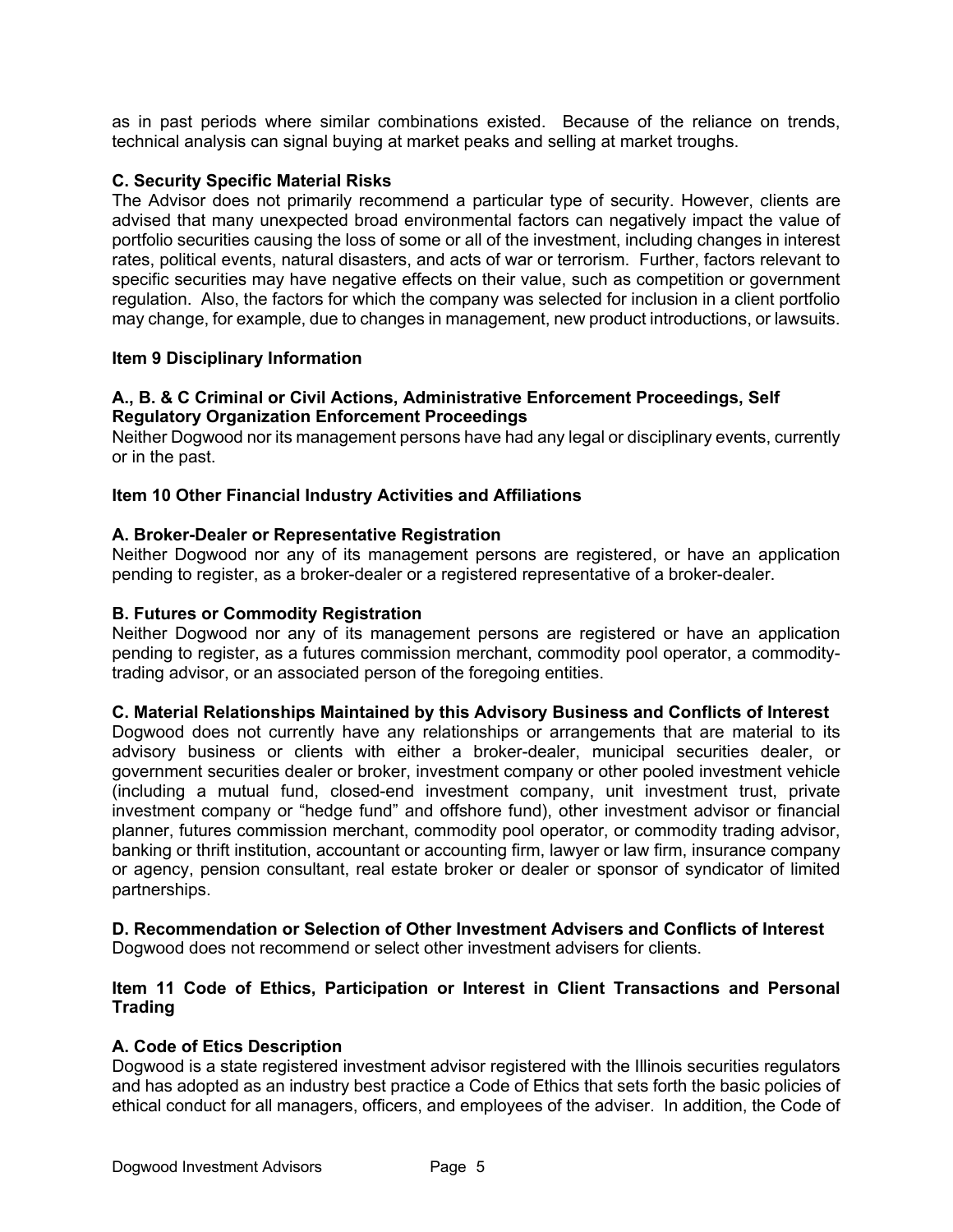Ethics governs personal trading by each employee of Dogwood deemed to be an Access Person and is intended to ensure that securities transactions effected by Access Persons of Dogwood are conducted in a manner that avoids any conflict of interest between such persons and clients of the adviser or its affiliates. Dogwood collects and maintains records of securities holdings and securities transactions affected by Access Persons. These records are reviewed to identify and resolve conflicts of interest. Dogwood will provide a copy of the Code of Ethics to any client or prospective client upon request.

# **B. Investment Recommendations Involving a Material Financial Interest and Conflicts of Interest**

Dogwood does not make investment recommendations involving securities in which the firm or its supervised persons may have a material financial interest and conflict of interest except as may be otherwise disclosed in this Brochure.

# **C. Advisory Firm Purchase of Same Securities Recommended to Clients and Conflicts of Interest**

Dogwood and/or its investment advisory representatives may purchase or sell products that they may recommend to clients. Dogwood and/or its investment advisory representatives have a fiduciary duty to put the interests of their clients ahead of their own.

Dogwood requires that its investment advisory representatives follow its basic policies and ethical standards as set forth in its Code of Ethics.

# **D. Client Securities Recommendations or Trades and Concurrent Advisory Firm Securities Transactions and Conflicts of Interest**

See Item 11.C. above.

# **Item 12 Brokerage Practices**

### **A. Factors Used to Select Broker-Dealers for Client Transactions**

Dogwood does not select or recommend broker-dealers for client transactions.

Dogwood may receive proprietary research services or other products as a result of recommending a particular broker, which may result in the client paying higher commissions than those obtainable through other brokers. If Dogwood does receive such products or services, it will follow procedures, which ensure compliance with Section 28(e) of the Securities Exchange Act of 1934, or applicable state securities rules.

The firm seeks to obtain the most favorable net results for clients' price, execution quality, services and commissions. Although the firm seeks competitive commission rates, it may pay commissions on behalf of clients, which may be higher than those available from other brokers in order to receive other services. The firm may enter into such transactions so long as it determines in good faith that the amount of commission paid was reasonable in relation to the value of the brokerage and research services provided by the broker. The services that may be considered in this determination of reasonableness may include (1) advice, either directly or through publications or writing, as to the value of securities, the advisability of investing in, purchasing or selling securities, and the availability of securities or purchasers or sellers of securities; (2) analysis and reports concerning issuers, industries, securities, economic factors and trends, portfolio strategy, and the performance of accounts; or (3) effecting securities transactions and performing functions incidental thereto. Such research furnished by broker-dealers may be used to service any or all of Dogwood's clients and may be used in connection with accounts other than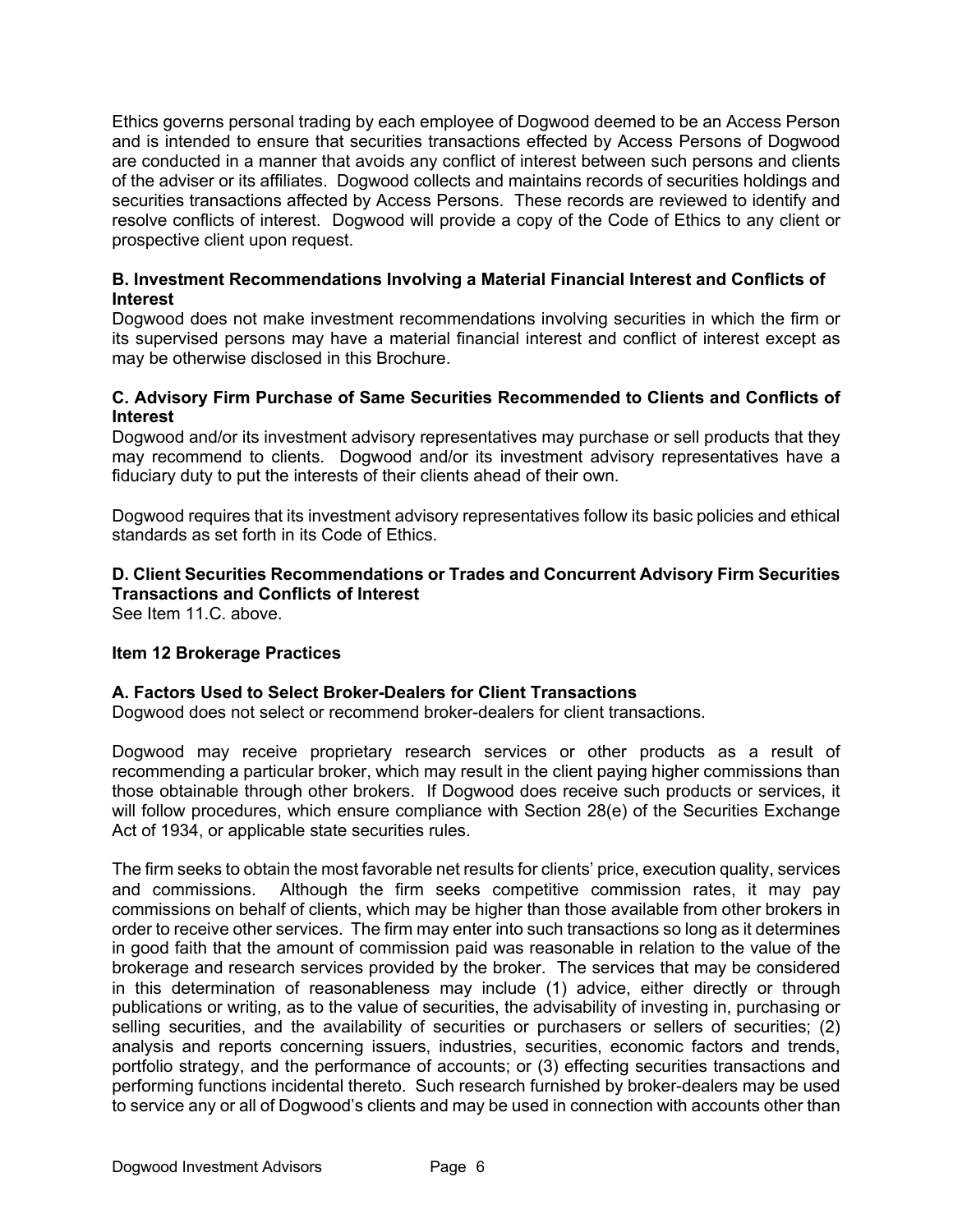those that pay commissions to the broker-dealers providing the research. In particular, third-party research provided by broker-dealers may be used to benefit all of the firm's clients. This creates a conflict of interest in that the firm has an incentive to select or recommend a broker-dealer based on its interest in receiving the research or other products or services, rather than on the clients' interest in receiving most favorable execution.

Trading commissions may be used as soft dollars if:

- The service is primarily for the benefit of Dogwood's clients
- The commission rates are competitive with rates charged by comparable broker-dealers;
- Dogwood does not guarantee a minimum amount of commissions to any broker-dealer.

Dogwood does not receive client referrals from any broker-dealer or third party as a result of the firm selecting or recommending that broker-dealer to clients.

Dogwood does not recommend, request or require that a client direct it to execute transactions through a specified broker-dealer.

Dogwood will allow clients to direct brokerage at the firm's sole discretion. Clients should be aware that if they direct Dogwood to a particular broker-dealer for execution Dogwood may be unable to achieve most favorable execution of client transactions. Directing brokerage may cost clients more money than if Dogwood were to execute transactions at the broker-dealer where it has an established relationship. The client may pay higher brokerage commissions because Dogwood may not be able to aggregate orders to reduce transaction costs or the client may receive less favorable prices.

### **B. Aggregating Securities Transactions for Client Accounts**

Dogwood may combine orders into block trades when more than one account is participating in the trade. This blocking or bunching technique must be equitable and potentially advantageous for each such account (e.g. for the purposes of reducing brokerage commissions or obtaining a more favorable execution price). Block trading is performed when it is consistent with the duty to seek best execution and is consistent with the terms of Dogwood's investment advisory agreements. Equity trades are blocked based upon fairness to client, both in the participation of their account, and in the allocation of orders for the accounts of more than one client. Allocations of all orders are performed in a timely and efficient manner. All managed accounts participating in a block execution receive the same execution price (average share price) for the securities purchased or sold in a trading day. Any portion of an order that remains unfilled at the end of a given day will be rewritten on the following day as a new order with a new daily average price to be determined at the end of the following day. Due to the low liquidity of certain securities, broker availability may be limited. Open orders are worked until they are completely filled, which may span the course of several days. If an order is filled in its entirety, securities purchased in the aggregated transaction will be allocated among the accounts participating in the trade in accordance with the allocation statement. If an order is partially filled, the securities will be allocated pro rata based on the allocation statement. Dogwood may allocate trades in a different manner than indicated on the allocation statement (non-pro rata) only if all managed accounts receive fair and equitable treatment.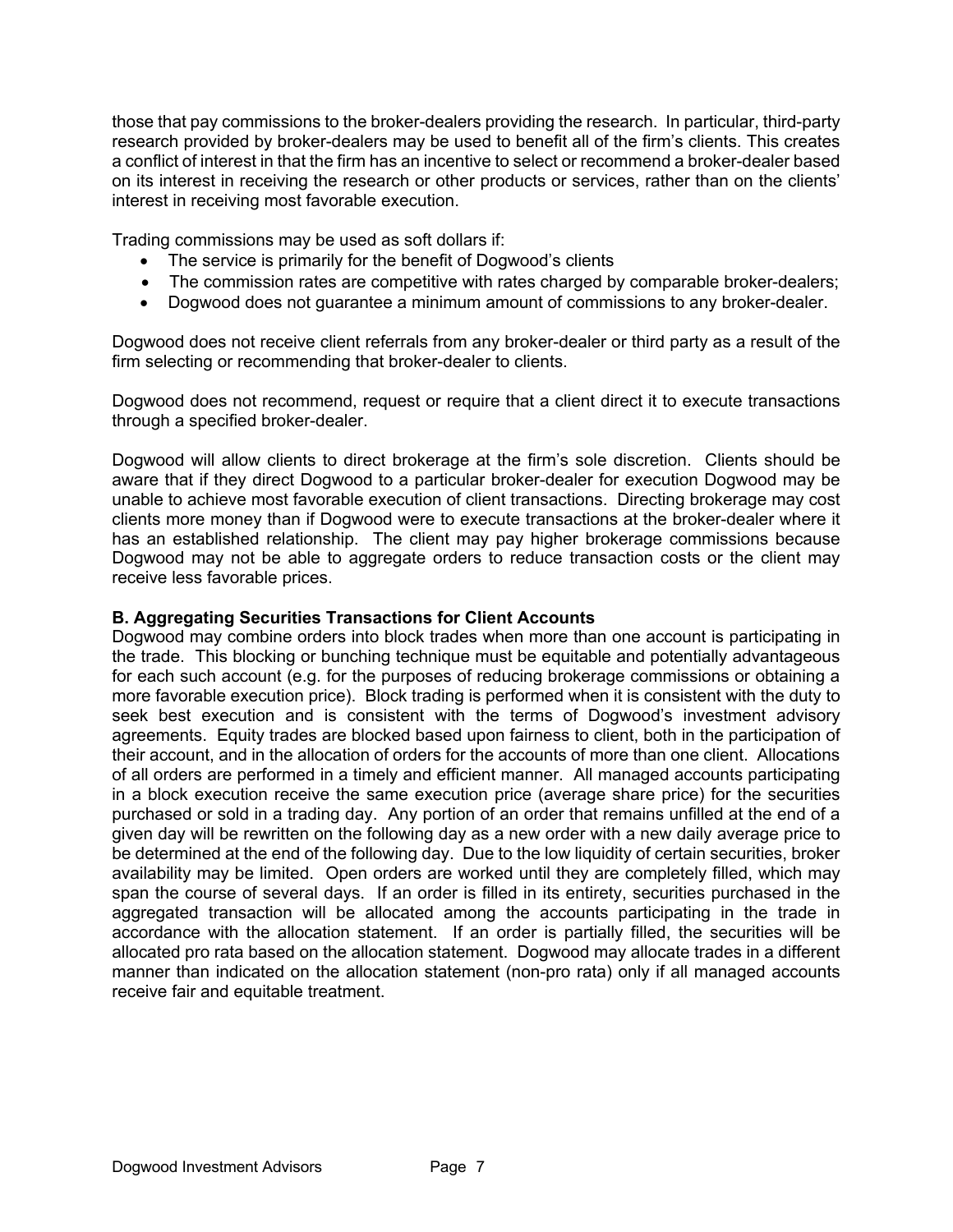# **Item 13 Review of Accounts**

# **A. Schedule for Periodic Review of Client Accounts or Financial Plans and Advisory Persons Involved**

Investment advisory client accounts are monitored on an ongoing basis. Financial Plans, once prepared and delivered to the client are not reviewed again unless the client requests a financial plan be updated. Client accounts (and/or financial plans) are reviewed by Mark C. Johnson, Managing Partner. The nature of the review is to determine if the client account is still in line with the client's stated objectives.

The client is encouraged to notify the Advisor and Investment Advisor Representative if changes occur in his/her personal financial situation that might materially affect his/her investment plan.

### **B. Review of Client Accounts on Non-Periodic Basis**

Not applicable to Dogwood.

### **C. Content of Client Provided Reports and Frequency**

The client will receive written statements no less than quarterly from the custodian. In addition, the client will receive other supporting reports from mutual funds, asset managers, trust companies or other custodians, insurance companies, broker-dealers and others who are involved with client accounts. Dogwood does not deliver separate client statements.

#### **Item 14 Client Referrals and Other Compensation**

#### **A. Economic Benefits Provided to the Advisory Firm from External Sources and Conflicts of Interest**

Dogwood is not compensated by anyone for providing investment advice or other advisory services except as previously disclosed in this Brochure.

### **B. Advisory Firm Payments for Client Referrals**

Dogwood does not directly or indirectly compensate any person who is not a supervised person for client referrals.

#### **Item 15 Custody**

Dogwood does not have custody of client funds or securities, except for the withdrawal of advisory fees directly from client accounts. However, as noted in Item 13 above, clients will receive statements not less than quarterly from the qualified custodian, and we encourage you to review those statements carefully. Any discrepancies should be immediately brought to the firm's attention.

#### **Item 16 Investment Discretion**

Dogwood generally has discretion over the selection and amount of securities to be bought or sold in client accounts without obtaining prior consent or approval from the client for each transaction. However, these purchases or sales may be subject to specified investment objectives, guidelines, or limitations previously set forth by the client and agreed to by Dogwood.

Discretionary authority will only be provided upon full disclosure to the client. The granting of such authority will be evidenced by the client's execution of an Investment Advisory Agreement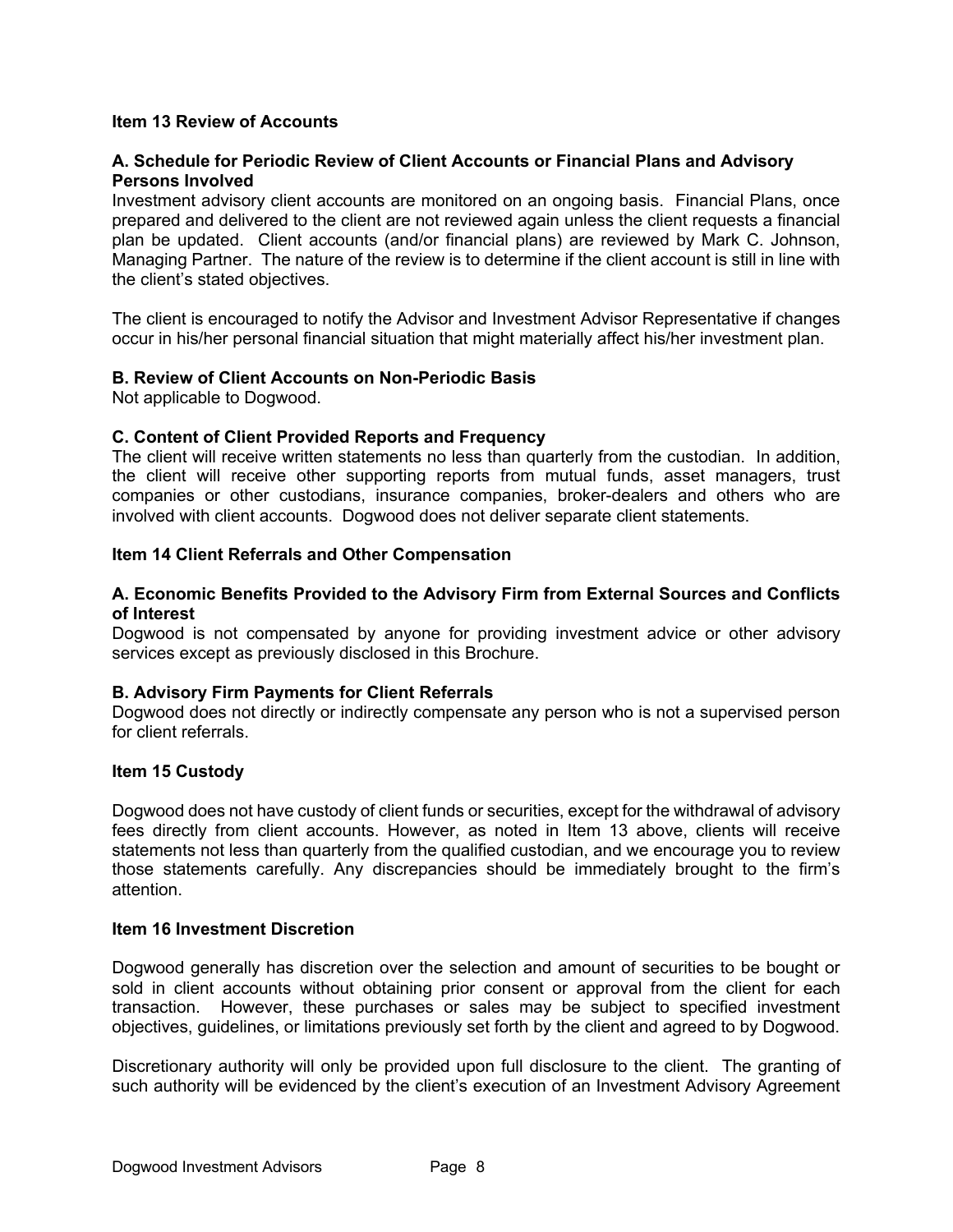containing all applicable limitations to such authority. All discretionary trades made by Dogwood will be in accordance with each client's investment objectives and goals.

# **Item 17 Voting Client Securities**

Dogwood will not vote, nor advise clients how to vote, proxies for securities held in client accounts. The client clearly keeps the authority and responsibility for the voting of these proxies. Also, Dogwood cannot give any advice or take any action with respect to the voting of these proxies. The client and Dogwood agree to this by contract. Clients will receive proxy solicitations from their custodian and/or transfer agent.

### **Item 18 Financial Information**

### **A. Balance Sheet**

Dogwood does not require or solicit prepayment of more than \$500 in fees per client, six months or more in advance, and is not required to file a balance sheet.

# **B. Financial Conditions Reasonably Likely to Impair Advisory Firm's Ability to Meet Commitments to Clients**

Dogwood has discretionary authority over client accounts and is not aware of any financial condition that will likely impair its ability to meet contractual commitments to clients. If Dogwood does become aware of any such financial condition, this brochure will be updated and clients will be notified.

# **C. Bankruptcy Petitions During the Past Ten Years**

Dogwood has never been subject to a bankruptcy petition.

### **Item 19 Requirements for State-Registered Advisers**

### **A. Principal Executive Officers and Management Persons**

Mark C. Johnson, Managing Partner, was born in 1963. Mr. Johnson received a Bachelor of Science degree in Business Administration from the University of Illinois Urbana-Champaign in 1985 and a Master of Management, in Finance, Economics and Marketing from Kellogg School of Management at Northwestern University in 1992.

### **Business Experience:**

02/2014 to Present, Dogwood Investment Advisors, Managing Partner 05/2012 to 12/2016, TransUnion LLC, Senior Vice President 01/2012 to 02/2012, NorthStar Financial Partners, Inc., Registered Representative 09/2011 to 01/2012, Ameriprise Financial Services, Inc., Registered Representative 06/1985 to 06/2011, Kraft Foods, Inc., Vice President

### **B. Other Business Activities Engaged In**

In addition to the investment advisory business, Dogwood Holdings, LLC may provide business consulting services on an hourly basis. Advisory clients of Dogwood Investment Advisors do not participate in the business consulting activities under this agreement.

### **C. Performance Based Fee Description**

Dogwood does not charge performance fees.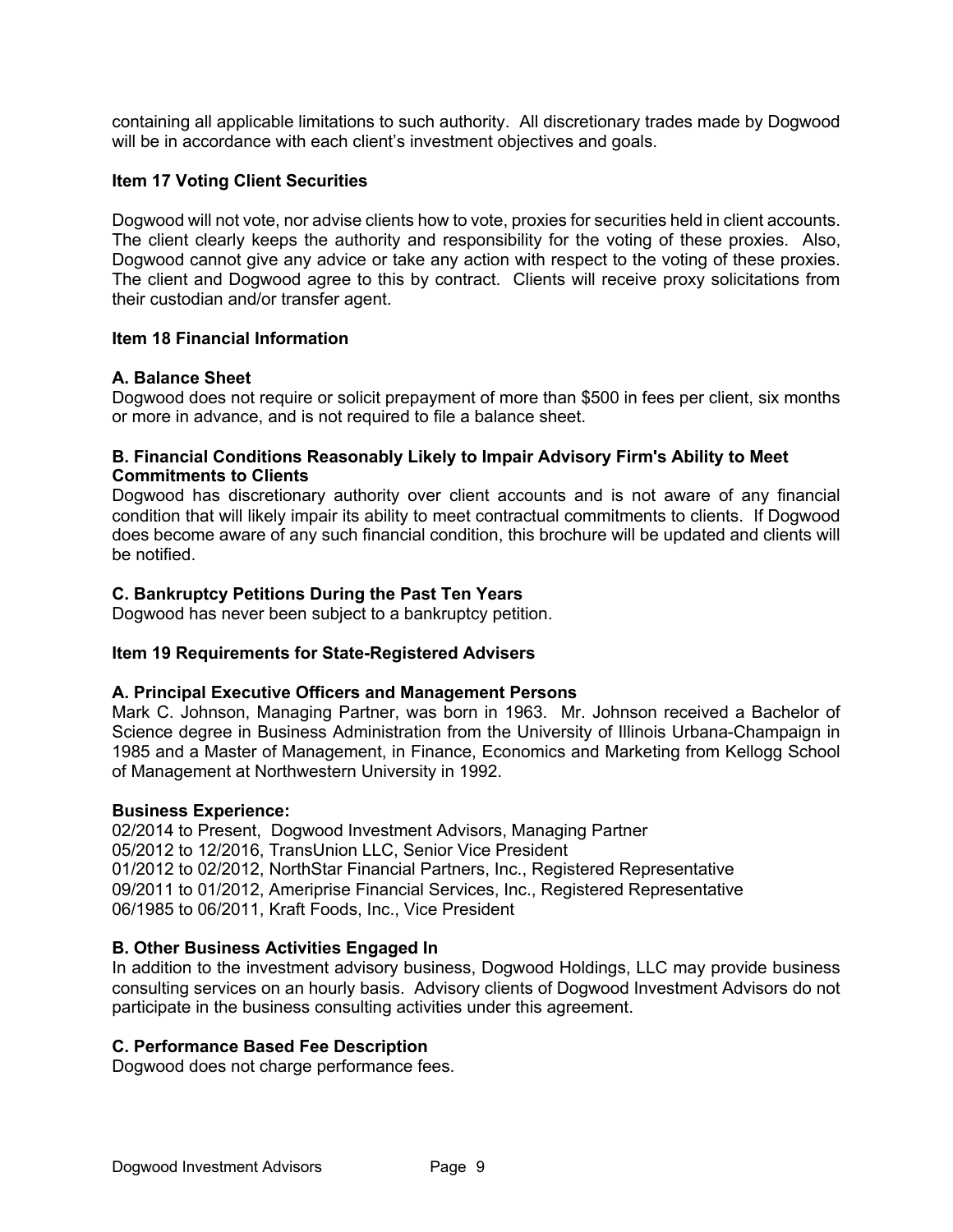# **D. Disclosure of Material Facts Related to Arbitration or Disciplinary Actions Involving**

Management Persons Management of Dogwood have not been found liable in any arbitration, civil or disciplinary actions or administrative proceedings.

# **E. Material Relationships Maintained by this Advisory Business or Management Persons with Issuers of Securities**

There are no material relationships maintained by Dogwood or its management persons with any issuers of securities, except as otherwise disclosed in this Brochure.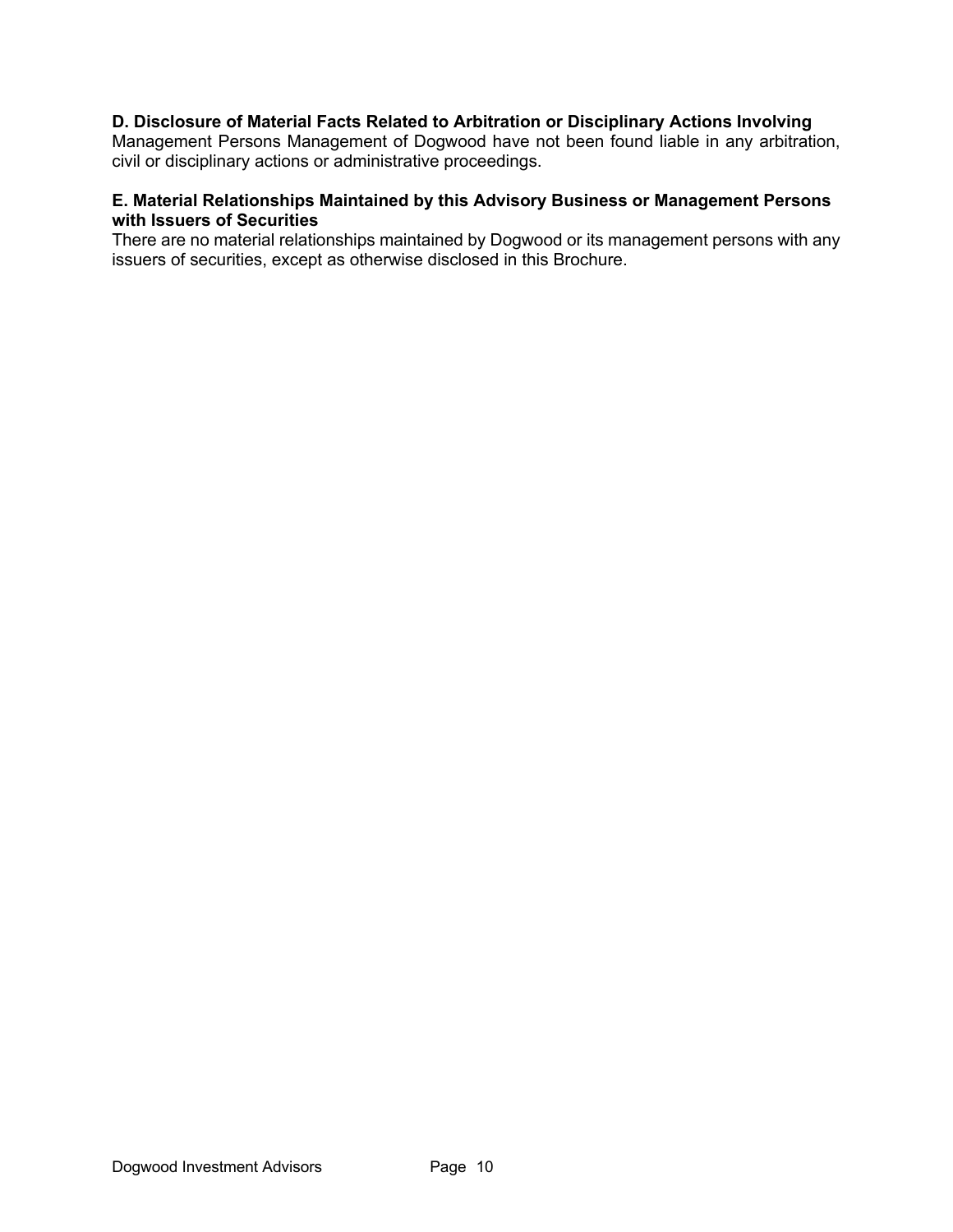**Item 1 Cover Page for Brochure Supplement**



# **Mark C. Johnson, Managing Partner**

630 Dundee Road, Suite 110 Northbrook, IL 60062 847-220-4044

January 2, 2022

**This brochure supplement provides information about Mark C. Johnson that supplements the Dogwood Investment Advisors brochure. You should have received a copy of that brochure. Please contact Mark C. Johnson if you did not receive Dogwood Investment Advisors' brochure or if you have any questions about the contents of this supplement. Additional information about Mark C. Johnson is available on the SEC's website at www.adviserinfo.sec.gov.**